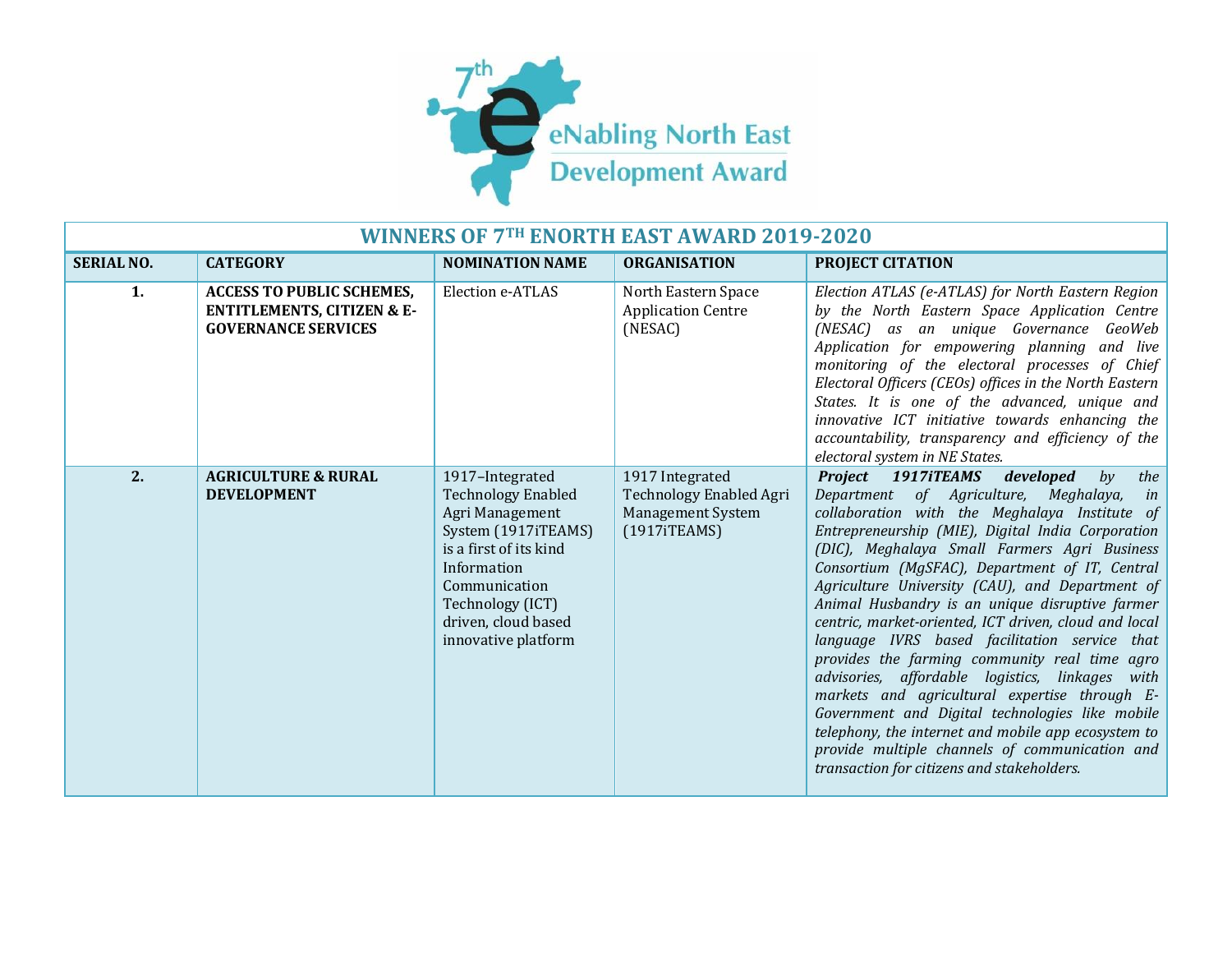| 3. | <b>BIODIVERSITY &amp; NATURAL</b><br><b>RESOURCES MANAGEMENT</b>                                    | Strengthening<br>governance and<br>management of<br><b>Community Conserved</b><br>Areas (CCAs) in<br>Nagaland                                  | <b>Foundation for Ecological</b><br>Security                     | For its work to strengthen the governance and<br>management of Community Conserved Areas (CCAs)<br>Nagaland<br>with<br>partnering<br>Nagaland<br>in<br>Empowerment of People through<br>Economic<br>Development (NEPED) and facilitating and assisting<br>Community Conserved Areas as institutions to evolve<br>long term conservation plans for better management<br>of biodiversity and sustainable utilization of<br>resources while ensuring the livelihood need of the<br>community. |
|----|-----------------------------------------------------------------------------------------------------|------------------------------------------------------------------------------------------------------------------------------------------------|------------------------------------------------------------------|--------------------------------------------------------------------------------------------------------------------------------------------------------------------------------------------------------------------------------------------------------------------------------------------------------------------------------------------------------------------------------------------------------------------------------------------------------------------------------------------|
| 4. | <b>ENVIRONMENT, CLIMATE</b><br><b>CHANGE MITIGATION &amp;</b><br><b>DISASTER MANAGEMENT</b>         | <b>Binbag Recycling</b>                                                                                                                        | <b>Binbag Recycling Services</b><br>Private Ltd                  | For blending societal needs in better management of<br>electronic waste, business opportunities and serving<br>environmental goals in e-Waste management; for<br>attempting to accelerate the adoption of circular<br>economy by converting electronic waste into useful<br>resource through proper recycling and creating<br>distributed, mini recycling plants.                                                                                                                          |
| 5. | a) LIVELIHOOD & INCOME<br><b>GENERATION</b><br>[Micro Livelihood<br><b>Intervention Category]</b>   | "Livelihood<br>improvement of tribal<br>communities from<br>Assam-Meghalaya<br>border areas through<br>multiplication of spices"               | <b>InterGlobe Aviation</b><br>Limited ("IndiGo")                 | initiative titled ' Livelihood<br>For its Project<br>improvement of tribal communities from Assam-<br>Meghalaya border areas through multiplication of<br>spices' covering 24 villages in two districts with the<br>objective of enhancing livelihood scope and earning<br>through production of quality planting materials by<br>setting up 5 central nurseries through organizing<br>women farmers into producers' collectives;                                                          |
|    | b) LIVELIHOOD & INCOME<br><b>GENERATION</b><br>[Macro Livelihood<br><b>Intervention Category]</b>   | Integrated livelihood<br>with agriculture and<br>piggery in Nagaland                                                                           | North East Initiative<br><b>Development Agency</b><br>(Nagaland) | For integrated and holistic community based<br>sustainable livelihood intervention in agriculture<br>and piggery in 3 districts of Nagaland covering 479<br>villages.                                                                                                                                                                                                                                                                                                                      |
| 6. | DECENT WORK, SKILL<br>DEVELOPMENT,<br><b>ENTREPRENEURSHIP &amp;</b><br><b>EMPLOYMENT GENERATION</b> | Bio fertilizer, bio<br>pesticides, Probiotics<br>based enterprise for<br>Livestock and<br>Aquaculture inputs<br>manufacturing cum<br>marketing | Green Biotech<br><b>Ecosolutions, Manipur</b>                    | For demonstrating a unique blend of women led and<br>bio resource based enterprise building in the<br>Manipur State; for bringing out bio solutions for<br>farming which will sustain the health of the soil and<br>enrich its bio diversity, producing bio-products from<br>the living microbes which are Eco-friendly in nature<br>and leave no residue to the environment thus<br>creating a very clean and healthy environment;                                                        |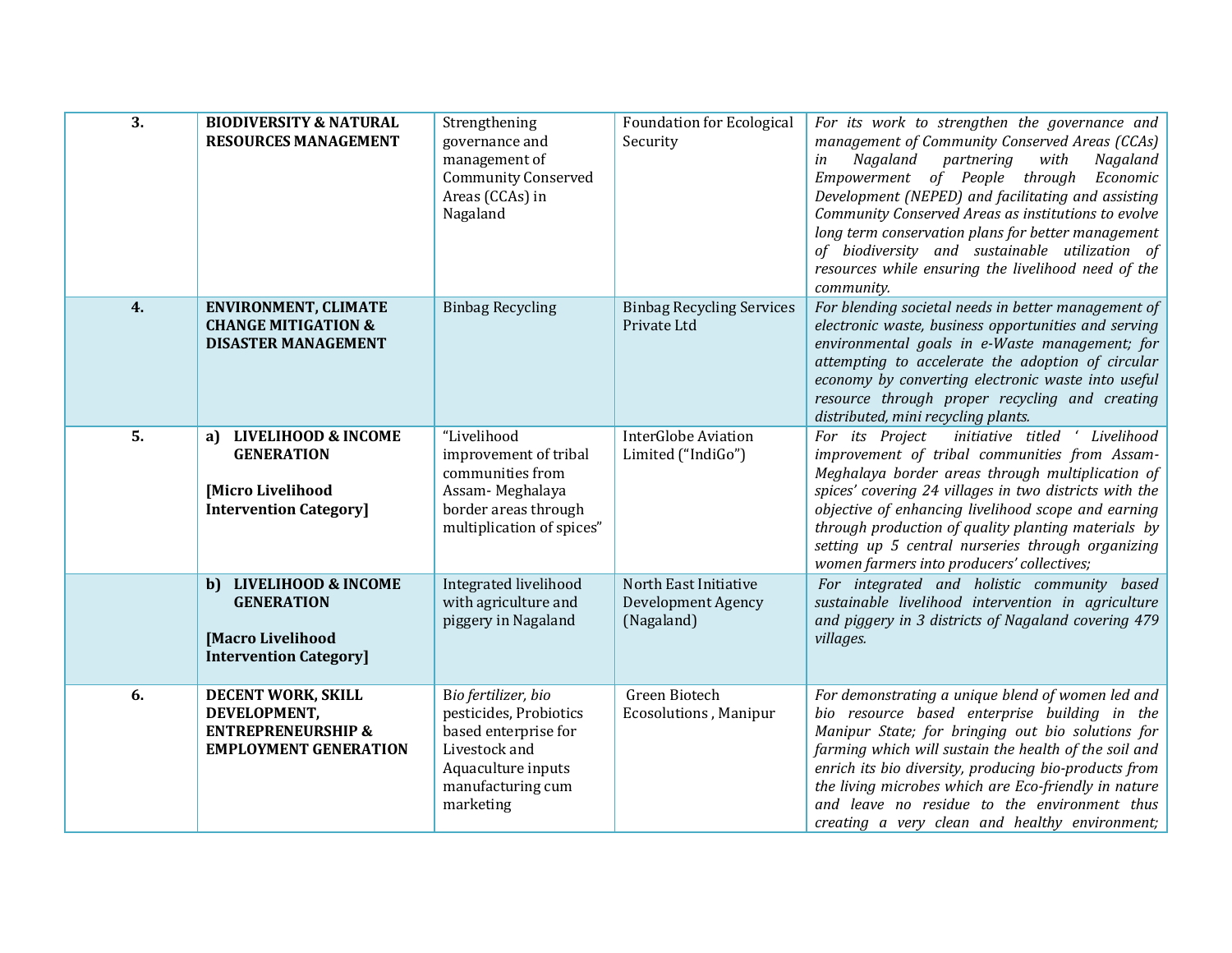|     |                                                      |                                                                                                                                                                         |                                                                                      | contributing to outputs from the farm are rich in<br>nutrients content and provide healthy lifestyles to<br>the people.                                                                                                                                                                                                                                                                                                                                                                                                                                                                                                                                                   |
|-----|------------------------------------------------------|-------------------------------------------------------------------------------------------------------------------------------------------------------------------------|--------------------------------------------------------------------------------------|---------------------------------------------------------------------------------------------------------------------------------------------------------------------------------------------------------------------------------------------------------------------------------------------------------------------------------------------------------------------------------------------------------------------------------------------------------------------------------------------------------------------------------------------------------------------------------------------------------------------------------------------------------------------------|
| 7.  | <b>Quality Education &amp; Learning</b>              | Integrated Approach to<br>Technology in<br>Education (ITE)                                                                                                              | <b>Tata Trusts</b>                                                                   | For its comprehensive and bottom up ICT based<br>impactful education and learning focusing on<br>students and drop outs from poor and lower socio-<br>economic groups admitted in government schools<br>and Madarsas in Assam State; for its intervention in<br>empowering Adolescents (class 5-9); Supporting and<br>training government teachers to leverage state<br>resources and build system capabilities for<br>implementation at scale with focus on Life &<br>Innovation Skills - in Critical Thinking,<br>Communication, Creativity, and Collaboration; for its<br>scaling up drive in other districts in collaboration<br>with the State Education Department. |
| 8.  | <b>Health, Sanitation &amp; Well</b><br><b>Being</b> | Project "Bixudha Jol<br>Asoni"                                                                                                                                          | Assam Don Bosco<br>University (ADBU)                                                 | For its low cost solar powered clean water initiative<br>in addressing arsenic and drinking water related<br>health problems of local communities surrounding<br>an academic university as a University Community<br>Social Responsibility Drive; a good example of<br>university for development of local community<br>beyond academics through a company incubated<br>within the campus.                                                                                                                                                                                                                                                                                |
| 9.  | <b>Science &amp; Tech</b>                            | Decentralized Solar<br>1.<br><b>Energy Initiative</b>                                                                                                                   | Centre for Microfinance &<br>Livelihood (CML) An<br><b>Initiative of Tata Trusts</b> | For ensuring energy security through a decentralized<br>solar initiative for communities living in remote<br>areas of Manipur in a low cost financing to the poor<br>rural/urban households                                                                                                                                                                                                                                                                                                                                                                                                                                                                               |
| 10. | Pease, Justice & Strong<br><b>Institution</b>        | 11. Project Mukti:<br>Freedom from<br><b>Exploitation of</b><br>Children and<br>women from Child<br>Sexual Abuse and<br>Human Trafficking<br>in the state of<br>Manipur | FXB India Suraksha                                                                   | For its deeply involved, end to end approach in<br>dealing with freedom from Exploitation of Children<br>and women from Child Sexual Abuse and Human<br>Trafficking in the state of Manipur and beyond.                                                                                                                                                                                                                                                                                                                                                                                                                                                                   |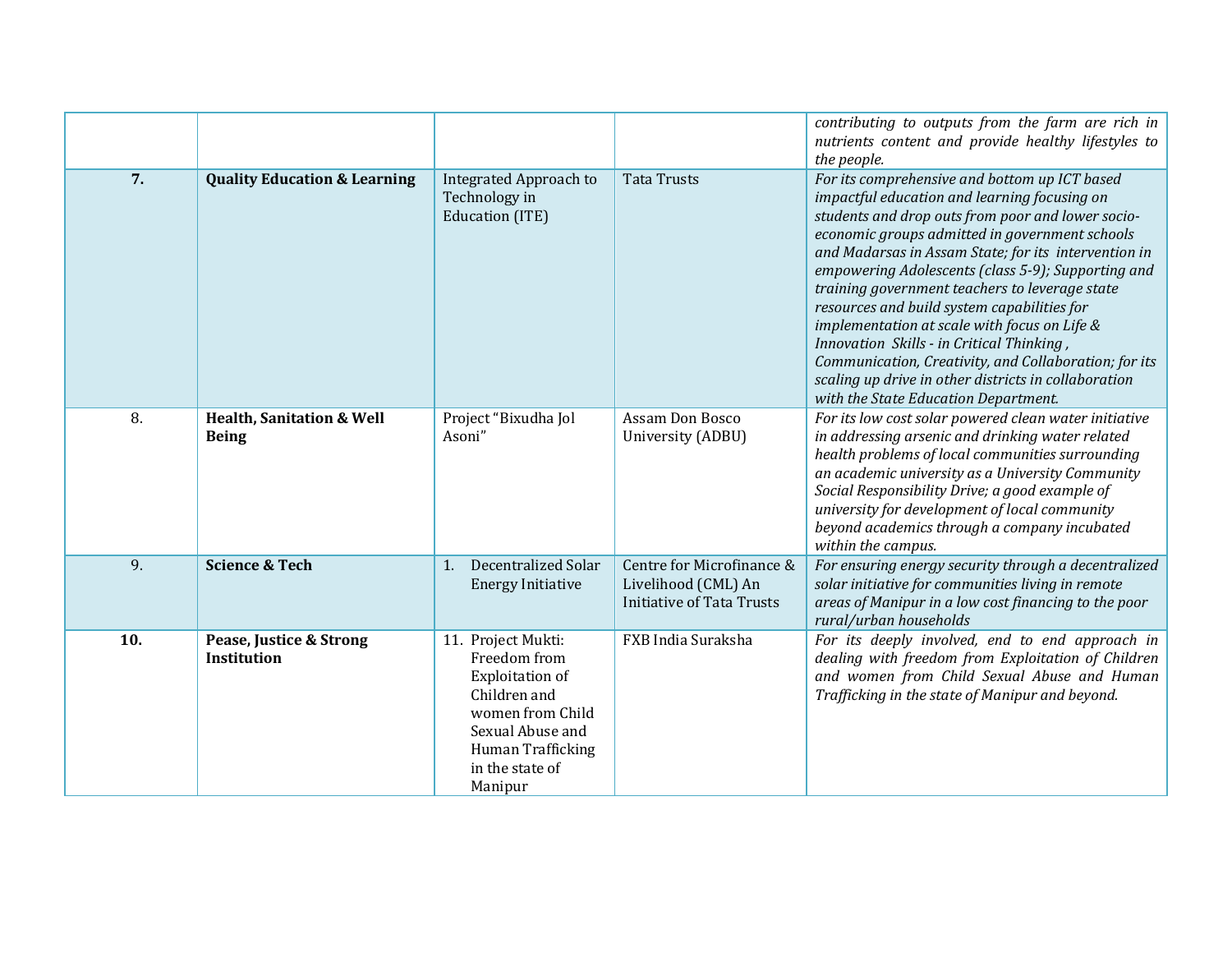| SPECIAL MENTION (RUNNERS UP) OF 7TH ENORTH EAST AWARD 2019-2020 |                                                                                                         |                                                                                                                                                |                                                                                          |                                                                                                                                                                                                                                                                                                                                                                                                                                                                                                                                                                                                                                                                    |
|-----------------------------------------------------------------|---------------------------------------------------------------------------------------------------------|------------------------------------------------------------------------------------------------------------------------------------------------|------------------------------------------------------------------------------------------|--------------------------------------------------------------------------------------------------------------------------------------------------------------------------------------------------------------------------------------------------------------------------------------------------------------------------------------------------------------------------------------------------------------------------------------------------------------------------------------------------------------------------------------------------------------------------------------------------------------------------------------------------------------------|
| <b>SERIAL NO.</b>                                               | <b>CATEGORY</b>                                                                                         | <b>NOMINATION NAME</b>                                                                                                                         | <b>ORGANISATION</b>                                                                      | <b>PROJECT CITATION</b>                                                                                                                                                                                                                                                                                                                                                                                                                                                                                                                                                                                                                                            |
| 1.                                                              | <b>ACCESS TO PUBLIC SCHEMES,</b><br><b>ENTITLEMENTS, CITIZEN &amp; E-</b><br><b>GOVERNANCE SERVICES</b> | Farmer Identity Card                                                                                                                           | Department of<br>Agriculture, Meghalaya<br>and National Informatics<br>Centre, Meghalaya | For introducing digital farmer's id card issued by<br>Department of Agriculture, Government of<br>Meghalaya to facilitate the implementation of the<br>"Pradhan Mantri Kisan Samman Nidhi (PM-<br>KISAN)"; serving as a ONE STOP solution for all<br>identification purposes as far as loan requirements<br>of farmers are concerned; helping identify the<br>farmers to avail schemes as per their crop grown or<br>crop entitlement and helping the State Government<br>to identify the beneficiaries for getting benefits in<br>cash or in kind deliveries.                                                                                                     |
| 2.                                                              | <b>AGRICULTURE &amp; RURAL</b><br><b>DEVELOPMENT</b>                                                    | <b>NABARD Tribal</b><br><b>Development Plan</b><br>Implementation in<br><b>Mizoram State</b>                                                   | North East India<br><b>Development Agency</b><br>(NEIDA)                                 | the Tribal<br>Development Programme<br><i>For</i><br>by the Northeast<br><i>Initiative</i><br>implemented<br>Development Agency <i>(an initiative of TATA</i><br>TRUSTS) in partnership with Mizoram State Rural<br>Livelihood Mission and National Bank for<br>Agriculture and Rural Development works for the<br>upliftment of the rural areas in the state of<br>Mizoram as an holistic and sustainable livelihood<br>programme for tribal communities with orchard<br>establishment as its core elements with ancillary<br>activities of piggery, poultry and non-other farm<br>activities.                                                                    |
| 3.                                                              | <b>BIODIVERSITY &amp; NATURAL</b><br><b>RESOURCES MANAGEMENT</b>                                        | Conservation of<br>community forest land<br>through Mithun rearing<br>(Bos frontalis), the<br>'Cattle of the mountain'<br>in Arunachal Pradesh | North East Initiative<br>Development Agency<br>(NEIDA)                                   | For Conservation of Community Forests through<br>Community Mithun Rearing" in Arunachal Pradesh<br>and thereby conserving 600 hectares of community<br>forest land, by banning of tree feeling and poaching<br>in the conserved areas, reducing incidence of<br>epidemic diseases of Mithuns resulting less<br>mortality and increase in income; crop damage<br>reduction as caused by Mithuns resulting social<br>harmony, no hunting and poaching in the areas;<br>saving 1000s of trees and bamboos annually, which<br>are required for repairing of traditional fencing,<br>above with active involvement of<br>and all<br>community in maintenance of forest. |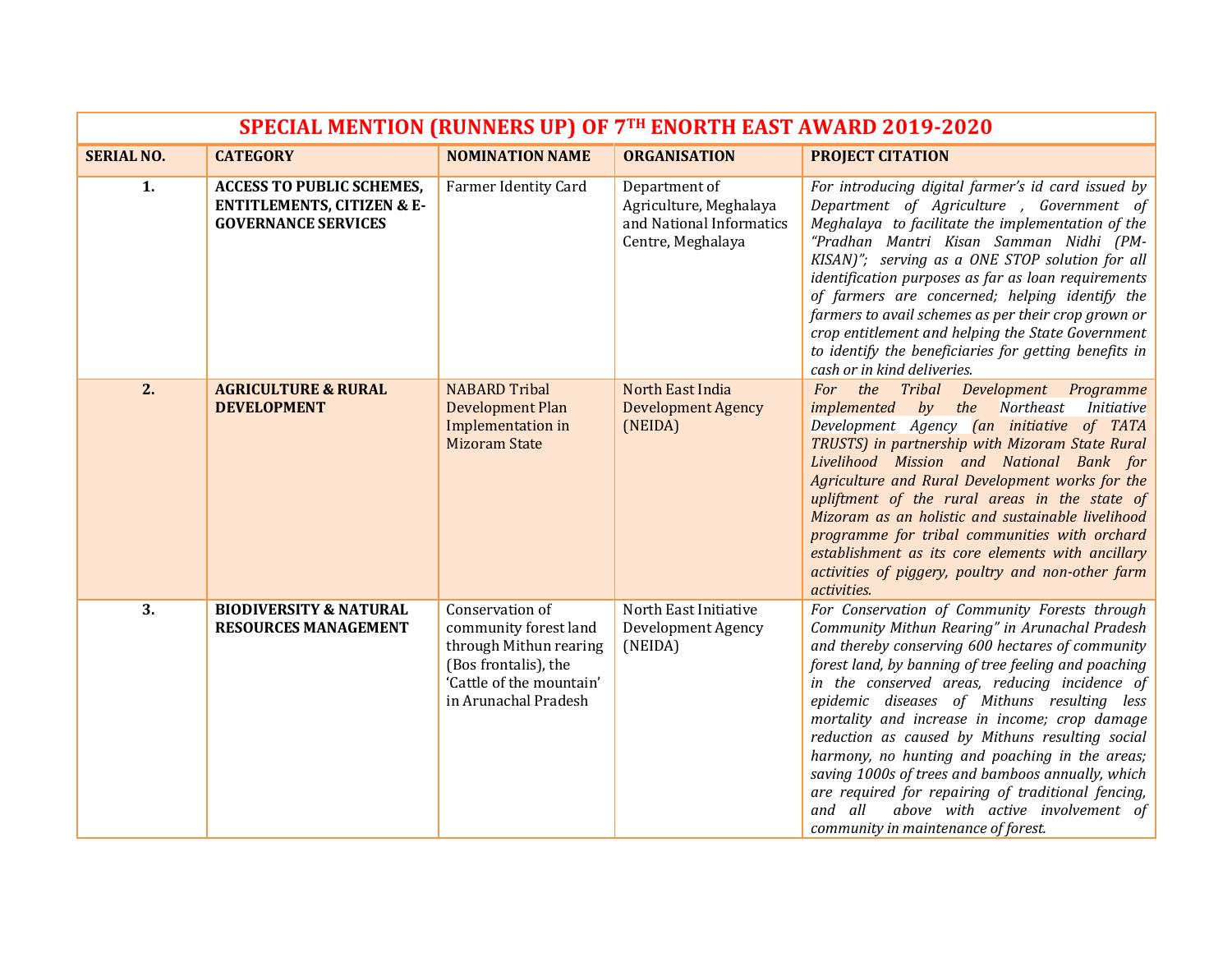| 4. | <b>ENVIRONMENT, CLIMATE</b><br><b>CHANGE MITIGATION &amp;</b><br><b>DISASTER MANAGEMENT</b>                    | "GLOF Early Warning<br>System"                                                           | <b>Emerging Solutions and</b><br>e-Governance (ES &<br>eGov) Group<br>C-DAC, Pune | The Glacial Lake Information & Glacial Lake<br>Outburst Flood (GLOF) Early Warning System by<br>the Centre for Development of Advanced Computing<br>(CDAC) Pune as an unique system in India with<br>GIS-based tools to create, analyse and manage<br>glacial lake data, GLOF simulation model to<br>estimate the damage & automatically sound early<br>warning & a decision support tool to<br>manage/mitigate the disaster in case of an<br>impending crisis and the system being developed<br>and deployed in the State of Sikkim |
|----|----------------------------------------------------------------------------------------------------------------|------------------------------------------------------------------------------------------|-----------------------------------------------------------------------------------|--------------------------------------------------------------------------------------------------------------------------------------------------------------------------------------------------------------------------------------------------------------------------------------------------------------------------------------------------------------------------------------------------------------------------------------------------------------------------------------------------------------------------------------|
| 5. | <b>LIVELIHOOD &amp; INCOME</b><br><b>GENERATION</b><br>[Micro Livelihood<br><b>Intervention Category</b>       | <b>Star Cement Livelihood</b><br>& Skill Building<br>Programme in Assam<br>and Meghalaya | <b>STAR Cement, Assam</b>                                                         | For its integrated livelihood and skill building<br>programme in Assam and Meghalaya covering 10<br>villages through sustainable activities in bee<br>keeping, eri cocoon production, keseru plantation,<br>fishery, tailoring and spices cultivation with the<br>vision of increasing secondary source of income by<br>reducing migration of unemployed youths through<br>use of available unused/ under used natural<br>resource of the area.                                                                                      |
|    |                                                                                                                | Malemnganbi<br><b>Mushroom Farm</b>                                                      | Malemnganbi Mushroom<br>Farm, Manipur<br>Naorem Mohen                             | For providing hope and employment for farmers,<br>with special focus on rural women to earn and<br>learn mushroom farming; facilitating more than<br>100 families through Mushroom Farm and<br>providing free training, employment opportunities,<br>and boosting women entrepreneurship skills in<br>Mushroom business and enabling selling farm<br>products in the market towards larger objective of<br>spreading mushroom farming as home based jobs<br>for rural women in other districts of Manipur.                           |
|    | <b>LIVELIHOOD &amp; INCOME</b><br><b>GENERATION</b><br><b>Macro Livelihood</b><br><b>Intervention Category</b> | DAY - National Rural<br>Livelihood Mission<br>(NRLM)                                     | Assam State Rural<br>Livelihood Mission, Govt.<br>of Assam                        | For macro intervention to reduce poverty across<br>Assam State by enabling the poor households to<br>access gainful self-employment and skilled wage<br>self-employment opportunities, resulting<br>in<br>appreciable improvement in their livelihoods on a<br>sustainable basis, through building strong<br>grassroots institutions of the poor with the vision to<br>ensure that each poor family should have annual<br>incremental income of at least Rs.50,000 per annum                                                         |